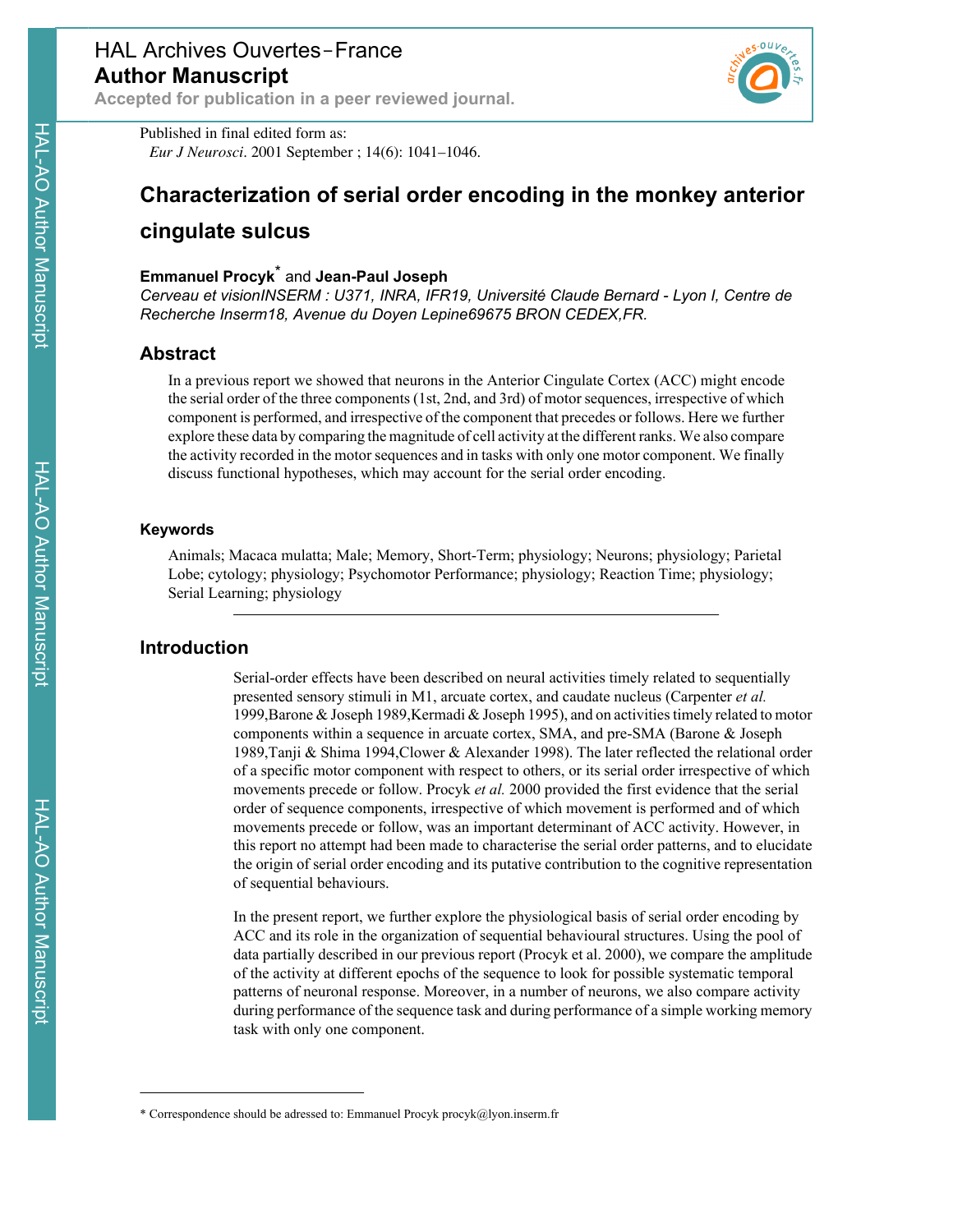# **Methods**

Two male rhesus monkeys (M and P) were trained to sit in a primate chair in front of a tangent touch-screen monitor (Microtouch System, Methuen, USA). Eye-movements were recorded in monkey M using the scleral search coil technique. A moving eye-position window centred on the fixation point (FP) or on the different targets was used to control the position of gaze. A recording cylinder was implanted over the ACC. Surgical, electrophysiological, and histological procedures were described previously (Kermadi & Joseph 1995), and were carried out according to the European Communities Council Directive (1986) (Ministére de I'Agriculture et de la Forêt). CORTEX, PCOFF and MATOFF softwares (NIMH Neuropsychology and Systems Neuroscience, Bethesda, Maryland) were used for data acquisition and offline display.

#### **Behavioural protocols**

Both monkeys were trained in a *sequential problem-solving task (PST).* The problem consisted in finding, by trial and error, the correct sequence for touching the 3 spatial targets (Fig. 1B). Complete task schedule and behavioural data have been published previously (Procyk & Joseph 1996,Procyk *et al.* 2000). Briefly, at the beginning of a trial, the animal touched the lever with one hand at which time the central FP appeared and remained illuminated for 2s. Eight hundred (800) milliseconds following the onset of fixation, all targets were simultaneously illuminated at the standard level (grey). When the FP was extinguished, oculomotor activity was freed and the animal was required to select the 1st target within 600ms. After a first period of target fixation (900–1200 ms), all targets turned white ("GO" signal), and the animal had to release the lever and touch the same target during the subsequent 1000ms. If the touch was correct (i.e. the selected target was the first of the correct sequence), all three targets were reilluminated at the standard level, while the monkey maintained its hand position and performed a saccade to the 2nd target. Acquisition of the second and third targets followed the same rule. A drop of juice was given at the end of a correct trial. The same sequence was repeated until the animal had performed a total of 4 correct trials. Once this *repetition* period was terminated, a visuo-auditory signal indicated a change of sequence. There were 6 different sequences to find (LRU, LUR, ULR, URL, RLU, and RUL). In the case of an incorrect touch, a break of fixation, or an early touch, all targets were extinguished and the trial was aborted. In this case, the animal had to resume the trial from the beginning. For example if the monkey chose the first correct target but an incorrect one in second, the trial was aborted at the second touch, and the animal had to start a new trial to continue his search.

Monkey M was also trained in a *delayed response task (DRT)* (Fig. 1B). In this task, one second after the beginning of FP fixation, one of the three targets was illuminated at standard level for 500 ms (cue).

After a delay (2.5 to 4.5s) the 3 targets were illuminated together. The FP was extinguished 700 ms later, and the animal had to orient its gaze towards the target-cue and fixate it. When all targets turned white ("GO"-signal), the animal released the lever and touched the target. A drop of juice was given at the end of a correct trial.

#### **Data analysis**

Hand reaction times (RTs) and movement times (MTs) were computed.

Neural responses to onset of the 3 targets were classified as 'phasic' if they lasted less than 700ms, and 'tonic' if they lasted for more than 700ms.

The analysis on serial order was performed only with the correct trials from DRT and from the repetition periods of the PST. Neuronal activity was measured in 1 epoch in DRT: [FP offset ?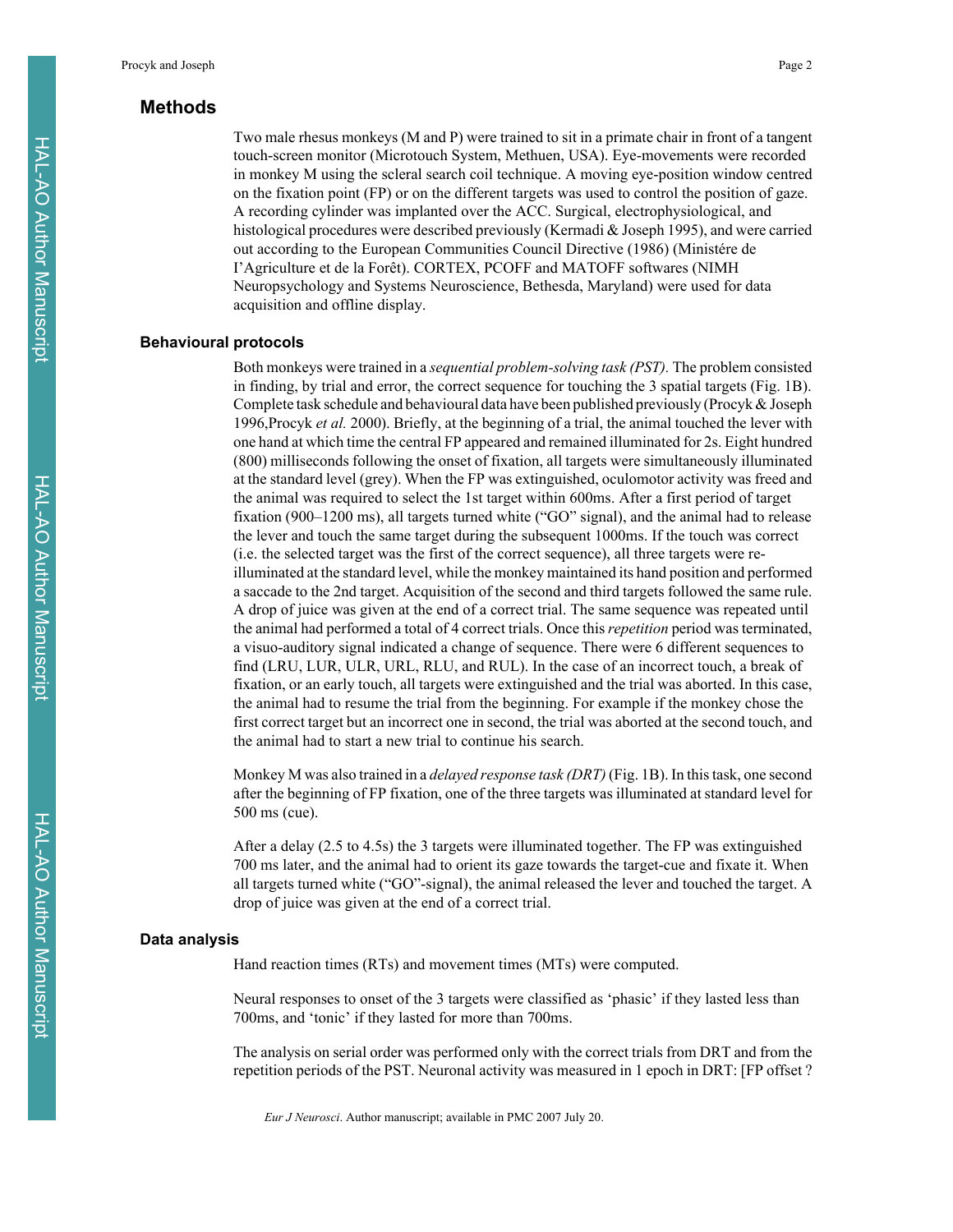target touch]  $=$  **EDRT**, and 3 epochs in PST: [FP offset ? first target touch]  $=$  **E1**, [first target touch ? second target touch $] = \mathbb{E}2$ , and  $[second touch ? third touch] = \mathbb{E}3$  (Fig. 1B). Thus the activity in each epoch relates to the acquisition of the same target successively by the gaze and by the arm. Trial-by-trial discharge rates were computed in each epoch and constituted the basis for the statistical comparisons (Mann-Whitney U-test, at p<0.01). The effect of target position on neural activity was examined for E1, E2, E3, and EDRT separately (ANOVA,  $p<0.01$ ). The global rank effect during PST trials was tested by an ANOVA ( $p<0.05$ ). The ordering of average activities (table 2) was made after a LSD Planned comparison ( $p<0.01$ ). The comparison between PST and DRT focuses on E1, E3, and EDRT which share common characteristics: E1 and EDRT started with a saccade from the FP and ended with an arm movement from the lever, and E3 and EDRT ended with the final arm movement followed by the reward delivery.

?2 goodness-of-fit test was used to compare the relative frequencies of categorized serial order pattern.

All statistical analyses were performed with Statistica® (StatSoft, Tulsa, Oklahoma, USA).

# **Results**

Animals' performance in PST has already been published (Procyk & Joseph 1996,Procyk *et al.* 2000). In the DRT, the performance was over 85% correct trials.

In the PST, RTs and MTs of the first movements were longer than those of the third (RTs: ttest, t=43, df=3494, p<10<sup>-08</sup>; MTs: t=19.8, p<10<sup>-08</sup>) (Table 1). RTs and MTs of the DRT were different from those of the first (RTs: t=4.8,  $df=2760$ ,  $p<10^{-05}$ ; MTs: t=16.8,  $df=2760$ ,  $p < 10^{-08}$ ) and the third (RTs: t=28.9, df=2760,  $p < 10^{-08}$ ; MTs: t=34.12, df=2760,  $10^{-08}$ ) movements of the PST. However, the range of values of RTs and MTs in DRT was closer to that of the first than that of the third movements. In both tasks, the saccadic RTs from the FP were similar. In summary, the movements in EDRT and E1 are comparable and are slower than in E3.

Neural activity was recorded from the anterior part of the dorsal bank of the cingulate sulcus (area 24c) in or, more likely, anterior to the rostral cingulate motor area (CMAr) (Picard  $\&$ Strick 1996, Matelli *et al.* 1991, Wang *et al.* 2001) (Fig. 1c).

We analysed 125 of 191 (66%) task-related neurons (109 and 16 in monkey M and P respectively), which activity changed during the execution of sequences in the PST (Procyk *et al.* 2000). We recorded 44 of these during both PST and DRT, and 4 other neurons were recorded during DRT only. The other 66 neurons had significant responses to error detections, reward, or to signal of sequence change.

In the PST, the location of the target had a small but statistically significant effect on the activity of 40 (40/125 = 32%) cells, in at least one epoch (ANOVA,  $p<0.01$ ). The ordinal position (first, second, or third) of a target being acquired within the sequence in the PST was the major source of variability of activity between epochs (Fig. 2 and 3) (Procyk *et al.* 2000). When several epochs showed a change in activity, the temporal pattern of response, relative to behavioural events (e.g. activation before arm movement…), stayed comparable across these epochs in spite of the change in magnitude. This justified the comparison of average activity in the three epochs. A serial order effect (ANOVA, p<0.05) was found in 93 cells (93/125=74%), the activity of which is presented in table 2 for the three epochs. Almost every possible pattern was observed, but the proportions found were not randomly distributed. For instance, the 6 cases in the first three categories presented in table 2 showed unequal proportions ( $\frac{2}{7}$ , p<0.004), E1>E2=E3 and E3>E1=E2 being the most represented. Although an interaction between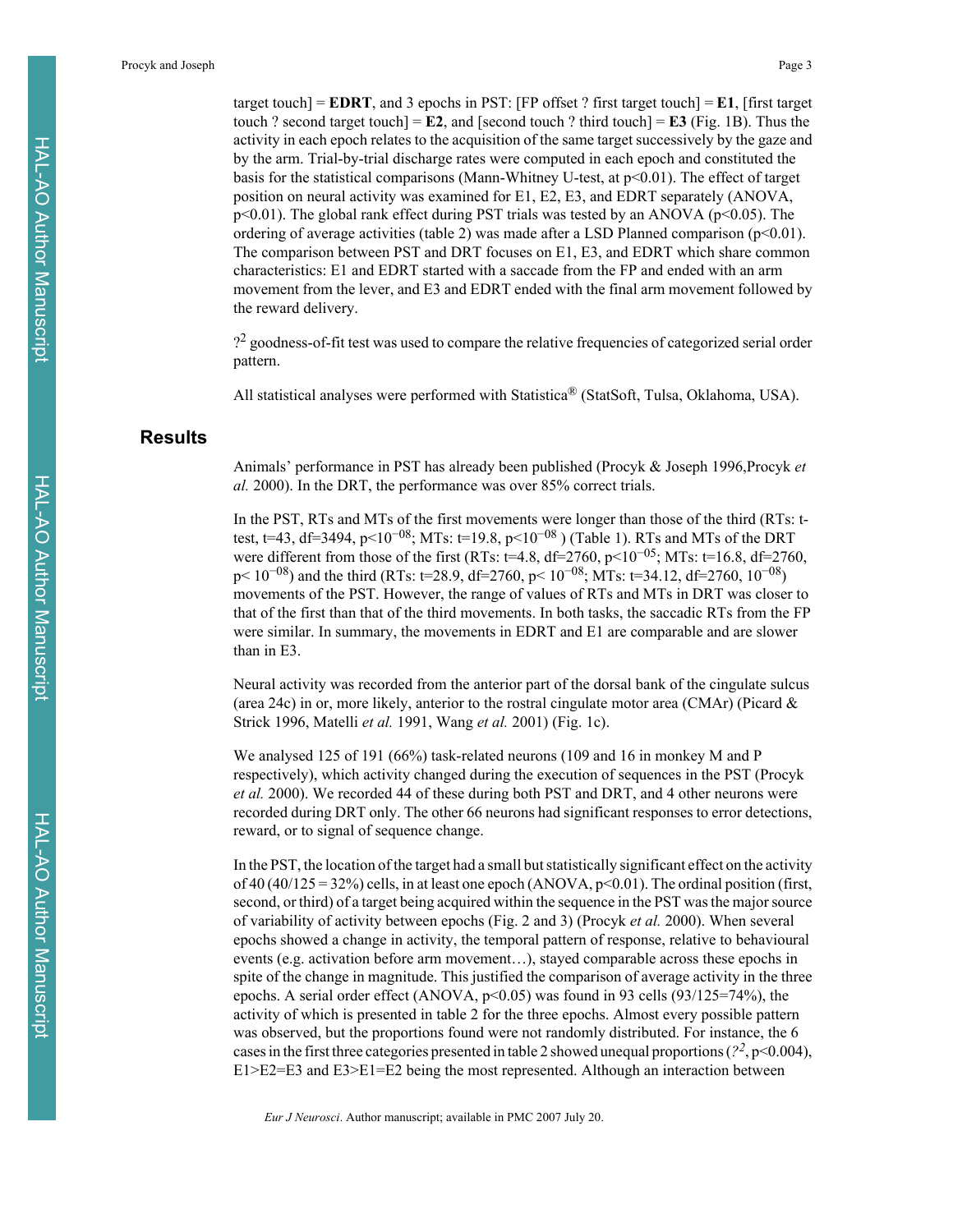spatial parameters and ordinal position was found in 18% of cells, the activities never revealed a clear preference for specific sequences.

Six cells (6/48= 12.5%) showed responses to cue onset in the DRT. In two of these the activity lasted during the delay period, up to the onset of the three targets. For these neurons, cue- and delay-activities did not depend on the cue location (ANOVA,  $p<0.01$ ). Figures 2 and 3 illustrate the activity of 4 cells recorded in PST and DRT.

In 23 cells (23/44), responses to onset of the 3 targets (16 tonic and 7 phasic) were observed in the DRT only (Fig. 3A). Responses were observed in the two tasks in 6 other cells. In 3 of these, the activity was increased in one task and suppressed in the other.

In EDRT, the spatial parameters had an effect on the activity of  $4(4/48 = 8\%)$  cells. Neurons recorded in both tasks were classified according to the magnitude of their activity in epochs EDRT, E1, and E3 (table 3).

Neurons responding in pure anticipation of- or, in response to reward delivery, were infrequently recorded. Only 18 cells could be characterized as reward-related, but most of them were also related to other events. Fourteen (14) neurons showed particular responses after error events (incorrect touch, break of fixation). None of them were specific to one particular event. Ten (10) of these were also activated by signals for change of sequence. Interestingly, breaks of fixation occurring early in a trial usually elicited less activity than late breaks of fixation.

# **Discussion**

One interpretation of the serial order encoding observed in the ACC during the PST relates to differences in the movements made at different components (ranks) of the sequences. We have shown that MTs, RTs, direction of movement, or target position at different ranks were not determinant factors (Procyk *et al.* 2000). However, the arm movements performed in E1, starting from the lever, were slightly different from those performed in E2 and E3, which were made from one target to another. Serial order of the type  $E1\neq(E2=E3)$ , which may reflect this situation, was observed in only 17% of neurons (Fig. 2A).

The other interpretations posit that serial order must be analysed in relation to the goal of the sequence, i.e. in relation to the reward.

The central role of reward in ACC's function is now well documented by studies showing the participation of ACC in voluntary movement selection based on reward (Shima & Tanji 1998), the possible role of reward expectation in the differential activation of ACC neurons in the two periods (search and repetition) of the problem-solving task (Procyk *et al.* 2000), and the graded dependency of ACC activities on the reward value of targets (Amiez & Joseph 2000). Our results would therefore illustrate how motivational factors linked to future reward delivery may participate, through ACC, in the organization of sequential behaviours.

In this general framework, the serial order encoding of motor or sensory events may reflect:

- **1.** A dichotomy between non-rewarded (E1 and E2) and rewarded (E3) epochs, revealed by the pattern  $(E1=E2)\neq E3$  observed in 19% of neurons (Table 2, Fig. 2B).
- **2.** The "distance" of each epoch to the goal (the expected reward). Patterns of activity such as E1>E2>E3 or E1<E2<E3 (with a monotonous progression possibly reflecting the decreasing distance) were observed in 12 cells (12/91=13%) (Table 2). This would also explain the modulation of error-related activities according to when the error is made in a trial, the actual motivational state affecting error encoding by ACC.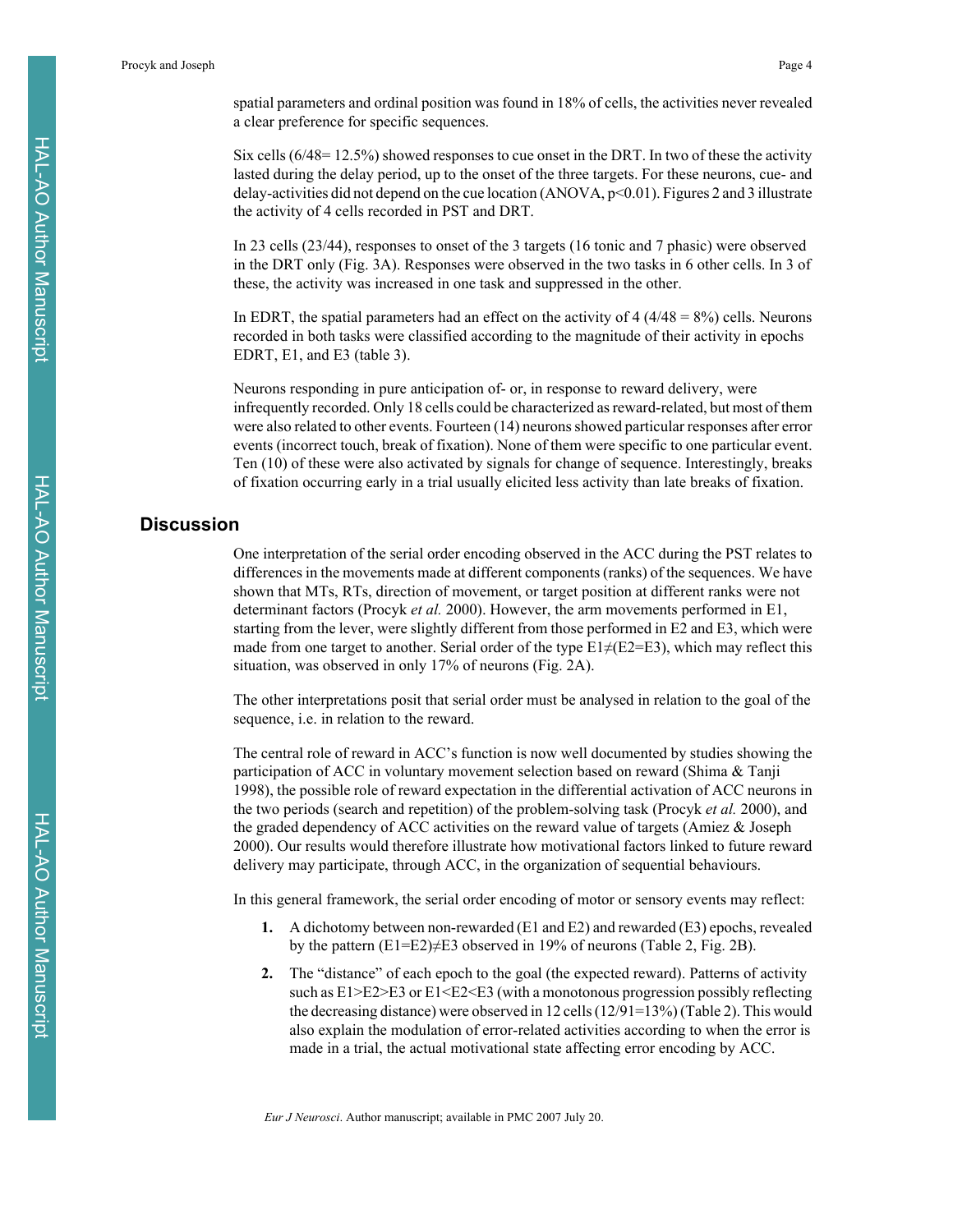Procyk and Joseph Page 5

**3.** A more abstract encoding of the rank with respect to the goal. Knowledge of the rank of the current action is essential to carry on sequential plans, prevent achievement of sub-goals to terminate it, and secure termination of the sequence once the goal is reached. This interpretation may apply to all neurons considered in this study, in particular to all neurons (56/91=58%) with an activity profile not accounted for by the other hypotheses discussed above. Figure 3 shows two neurons characterized by a profile of activity of the type  $E2\neq(E1=E3)$  (Fig. 3A) and (E2>E1>E3) (Fig. 3B), and for which the hypothesis of an encoding of the ranks of the sequence components may apply. Since numerous activity patterns were observed among cells, one must consider that, globally, each movement or event at a particular rank was differently encoded by the population of neurons. These activity patterns would represent an unambiguous and distributed encoding of the rank of sequence components.

During sequential delay tasks, sustained activities in prefrontal areas 46 and 8A are modulated both by spatial characteristics and serial order of cue presentations (Barone & Joseph 1989,Funahashi *et al.* 1997). Such activities have been related to the process of maintenance of information for sequential planning. Serial order effects were also observed in caudate nucleus for cue- and saccade-related activities (Kermadi & Joseph 1995), and in SMA and pre-SMA, with higher incidence in pre-SMA (Clower & Alexander 1998). Shidara & Richmond (2000) found ACC activities with complex relationships to parts of a schedule in a predictable series of trials. In their review Hikosaka *et al.* 1999 proposed that different frontal-subcortical loops, which use diverse coordinate systems (spatial and motor), participate differently in maintaining, learning, and/or executing sequential motor plans. In this framework our data may show that, as proposed by Shidara *et al.* 1998, ACC is part of a circuit (including ventral striatum) that keeps track of progress through behavioural sequences, and uses a goal-centred encoding system. This loop would also be differently recruited depending on the stage of learning (Procyk *et al.* 2000). The integration, through connections between ACC and prefrontal cortex or ACC and pre-SMA (Lu *et al.* 1994,Wang *et al.* 2001), of different aspects of serial encoding as seen in different structures, may provide for global representations of sequential plans.

In contrast to a previous study (Niki & Watanabe 1976), our data do not support a particular role for the ACC in maintaining spatial information during working memory tasks (DRT). Although such discrepancies are unclear, we have to consider that 1) the previous study did not control eye movements and may have encouraged the use of a different strategy to perform the task, and 2) the learning and execution of the PST may have resulted in a different neuronal organization of the delay task.

The comparison between DRT and PST, which differed by the number of components (1 *vs.* 3), should shed light on the significance of serial order encoding. A great majority of neurons displayed activity patterns such as  $(EDRT=E1)\neq E3$  (16%),  $(EDRT=E3)\neq E1$  (36%), or EDRT=E1=E3 (16%) (Table 3) and their activity in EDRT may be interpreted, in reference to that observed in the PST, as arm-movement related (Fig. 2A) or as reward-related (Fig. 2B). Thus, in a majority of neurons (30/44=68%), the PST and DRT data are coherent. By contrast, two other sets of data are not coherent: first the responses to onset of the 3 targets are different in the two tasks (Fig. 3B) and second, in a small population of neurons EDRT $\neq$ E1 and  $\neq$ E3 (5/44=11%; Table 3). Elucidating the significance of these differences may provide important insights into the integration of spatial working memory and the sequential control of movements.

#### **Acknowledgements**

We particularly thank Y.L. Tanaka. We also thank GV Williams and C. Constantidinis for their helpful comments on the manuscript. This work was supported by GIS sciences de la cognition, France. Correspondence should be addressed to E. Procyk.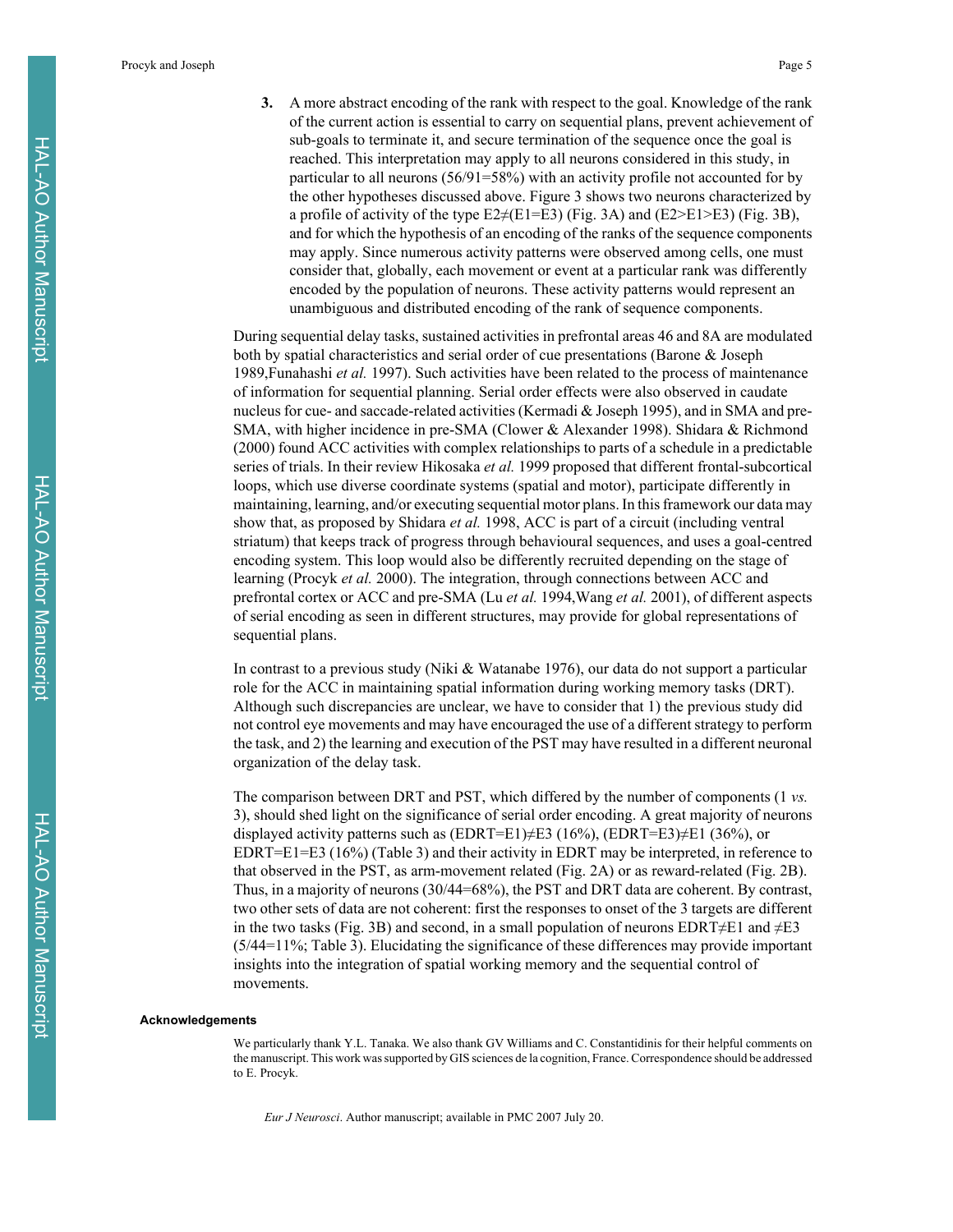# **References**

- Amiez, C.; Joseph, JP. Decision making in the monkey: behavioral and neural data. 30th Annual Society for Neuroscience Meeting; New Orleans. 2000. p. 749.7
- Barone P, Joseph JP. Prefrontal cortex and spatial sequencing in macaque monkey. Exp Brain Res 1989;78:447–464. [PubMed: 2612591]
- Carpenter AF, Georgopoulos AP, Pellizzer G. Motor cortical encoding of serial order in a context-recall task. Science 1999;283:1752–1757. [PubMed: 10073944]
- Clower WT, Alexander GE. Movement sequence-related activity reflecting numerical order of components in supplementary and presupplementary motor areas. J Neurophysiol 1998;80:1562– 1566. [PubMed: 9744961]
- Funahashi S, Inoue M, Kubota K. Delay-period activity in the primate prefrontal cortex encoding multiple spatial positions and their order of presentation. Behav Brain Res 1997;84:203–223. [PubMed: 9079786]
- Hikosaka O, Nakahara H, Rand MK, Sakai K, Lu X, Nakamura K, Miyachi S, Doya K. Parallel neural networks for learning sequential procedures. Trends Neurosci 1999;22(10):464–71. [PubMed: 10481194]
- Kermadi I, Joseph JP. Activity in the caudate nucleus of monkey during spatial sequencing. J Neurophysiol 1995;74:911–933. [PubMed: 7500161]
- Lu MT, Preston JB, Strick PL. Interconnections between the prefrontal cortex and the premotor areas in the frontal lobe. J Comp Neurol 1994;341:375–392. [PubMed: 7515081]
- Mattelli M, Luppino G, Rizzolatti G. Architecture of superior and mesial area 6 and the adjacent cingulate cortex in the macaque monkey. J Comp Neurol 1991;311:445–462. [PubMed: 1757597]
- Niki H, Watanabe M. Cingulate unit activity and delayed response. Brain Res 1976;110:381–386. [PubMed: 820408]
- Procyk E, Joseph JP. Problem solving and logical reasoning in the macaque monkey. Behav Brain Res 1996;82:67–78. [PubMed: 9021071]
- Procyk E, Tanaka YL, Joseph JP. Anterior cingulate activity during routine and non-routine sequential behaviors in macaques. Nat Neurosc 2000;3(5):502–508.
- Shidara M, Aigner TG, Richmond BJ. Neuronal signals in the monkey ventral striatum related to progress through a predictable series of trials. J Neurosci 1998;18:2613–2625. [PubMed: 9502820]
- Shidara, M.; Richmond, BJ. Phasic and tonic neuronal responses related to behavioral persistence during multitrial reward schedules in monkey anterior cingulate. 30th Annual Society for Neuroscience Meeting; New Orleans. 2000. p. 176.6
- Shima K, Tanji J. Role for cingulate motor area cells in voluntary movement selection based on reward. Science 1998;282:1335–1338. [PubMed: 9812901]
- Tanji J, Shima K. Role for supplementary motor area cells in planning several movements ahead. Nature 1994;371:413–416. [PubMed: 8090219]
- Wang Y, Shima K, Sawamura H, Tanji J. Spatial distribution of cingulate cells projecting to the primary, supplementary, and pre-supplementary motor areas: a retrograde multiple labelling study in the macaque monkey. Neurosc Res 2001;39:39–49.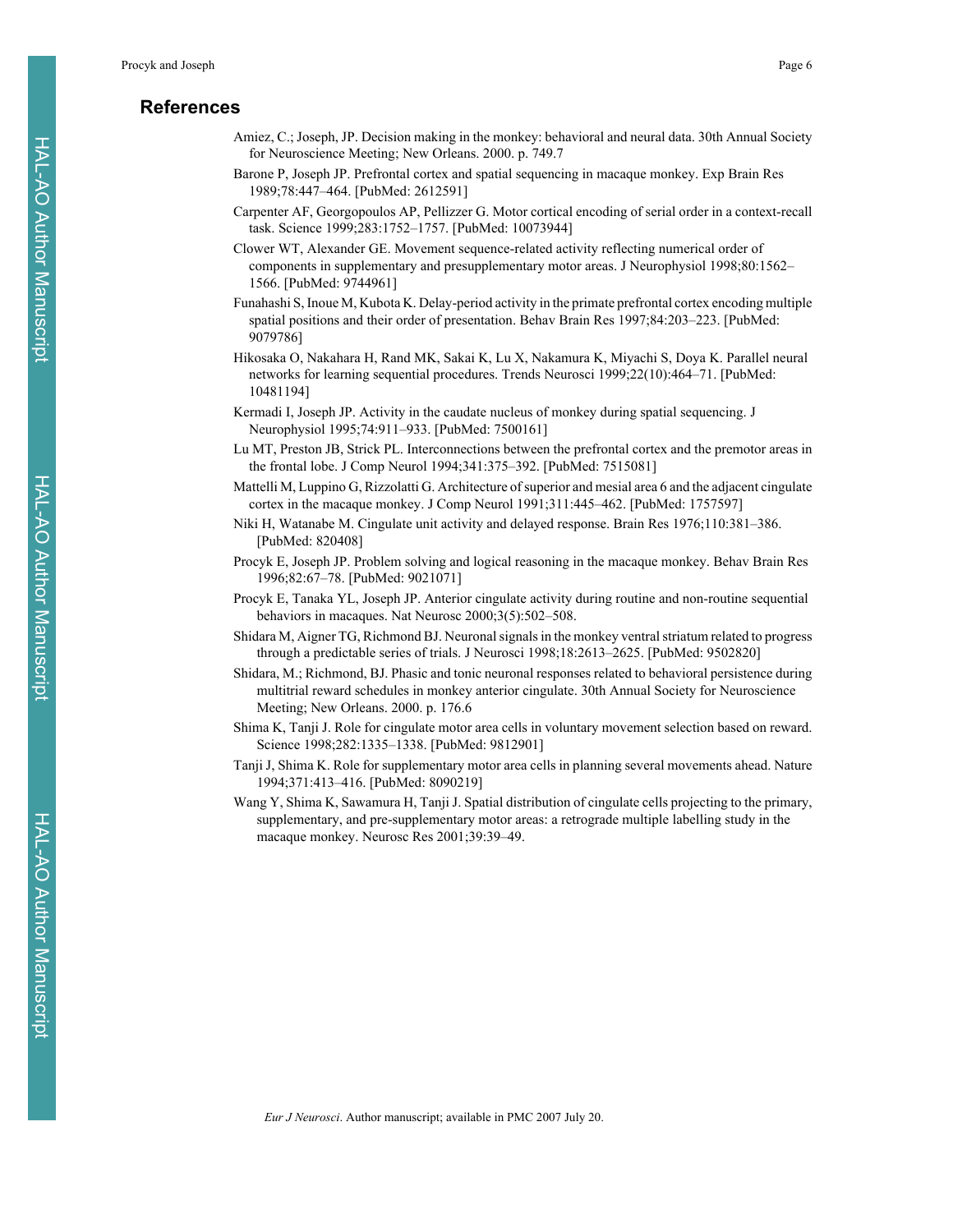

#### **Figure 1. Target display, trial events in the Problem Solving task (PST) and in the Delayed Response task (DRT), and anatomical location of task-related neurons**

(**A**) *Location of stimuli on the display monitor.* The animal worked with 3 targets: the upper (U), left (L), and right (R) targets. A 4×4mm central white square served as fixation point (FP). A square located 10 cm below the centre served as the starting lever. (**B**) *Schema of trial events in PST and DRT.* Each correct touch (black arrow) was signalled by a short tone delivered from a buzzer. Grey area: time of illumination of the Lever, FP, and the three targets. Higher amplitude in the grey area: full illumination (GO-signal). EDRT, E1, E2, and E3 are the epochs used for analyses. (**C**) *2D reconstruction of the medial cortex.* Recording sites in the cingulate sulcus are represented by symbols. Black circles show sites at which task-related cells were recorded. Empty squares indicate sites where no-task related cells were found. CC: corpus callosum, ArSs: rostral extent of the superior branch of the arcuate sulcus (ArS), end of SP: caudal extent of sulcus principalis, SGm: medial superior gyrus, Cgd and Cgv: dorsal and ventral banks of cingulate sulcus, CgG: cingulate gyrus.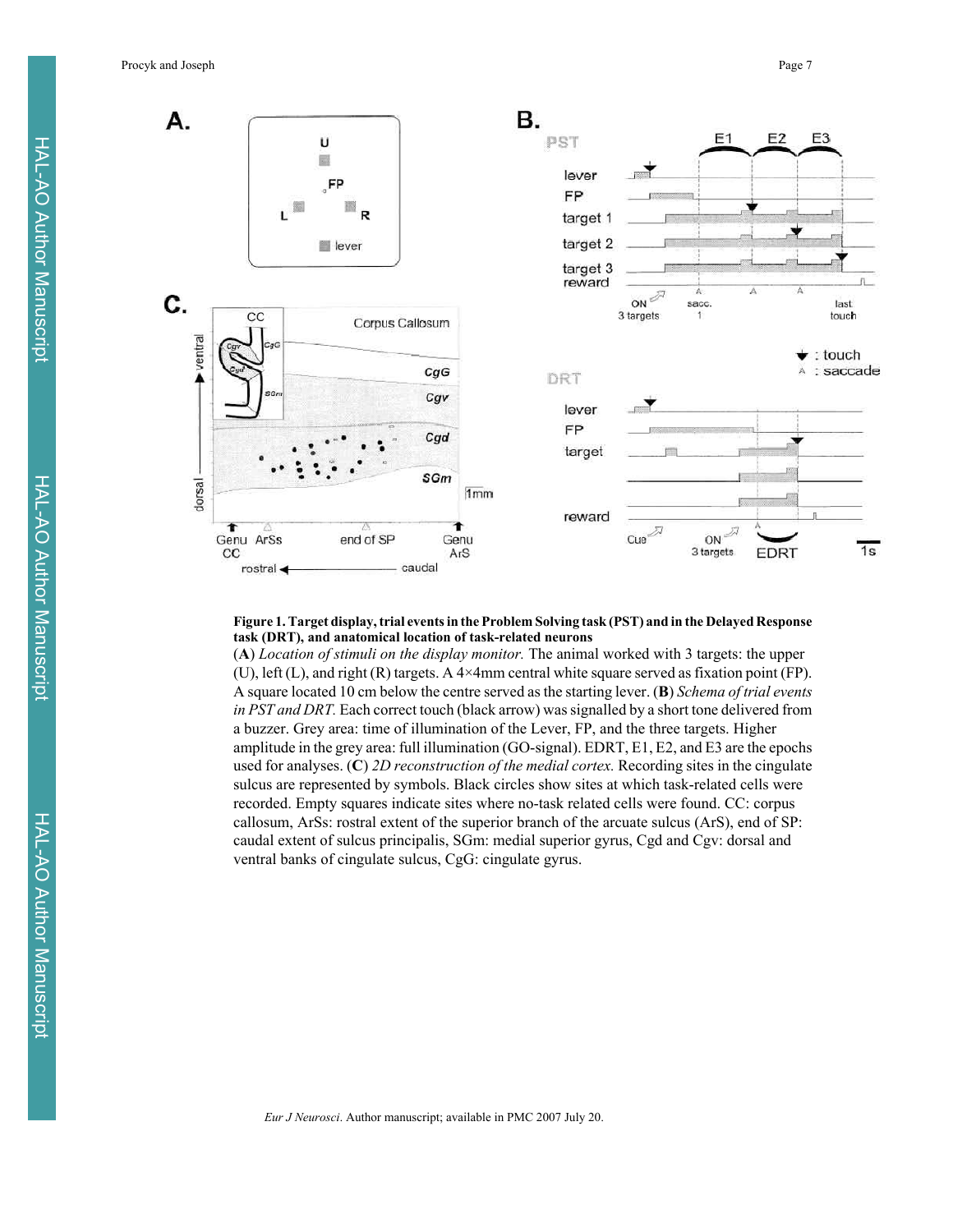Procyk and Joseph Page 8



#### **Figure 2. Activities during correct trials in PST and DRT**

Two examples (A and B). Each raster line, where a tick represents the occurrence of a single spike, displays cell activity recorded during one trial. Trials of the PST, which correspond to the 6 possible sequences, and trials of the DRT, which correspond to the 3 possible orientations, are displayed according to increasing delay of the last target touch. The 3<sup>rd</sup> touch in PST and the touch in DRT are indicated by an empty square. A large curved arrow is drawn between these events of the two tasks. Epochs are indicated. Rasters and histograms are aligned at the level of vertical lines. Time and activity scales are indicated. (**A**): In PST, an increase in activity is observed during the first epoch (E1). In DRT, an increase is also observed from the onset of the 3 targets to the target touch (*Epoch effect (E1 vs. E3)*: Z=6.77, p<10<sup>-7</sup>, *(E1 vs. EDRT)*: Z=2.74, p<0.006, *(E3 vs. EDRT)*: Z=6.42, p<10<sup>-7</sup>; *spatial effect*: E1: F(2,45)=1.84, ns, E3: F (2,45)=2.20, ns, EDRT: F(2,10)=0.05, ns). (**B**): In PST, a response is observed primarily during E3. In DRT the same cell is activated from the onset of the 3 targets and during EDRT (*Epoch effect (E1 vs. E3)*: Z=5.12, p<10<sup>-7</sup>, *(E1 vs. EDRT)*: Z=4.09, p<10<sup>-4</sup>, *(E3 vs. EDRT)*: Z=1.17, ns; *spatial effect: E1*: F(2,26)=0.62, ns, *E3*: F(2,26)=0.65, ns, *EDRT*: F(2,9)=0.34, ns).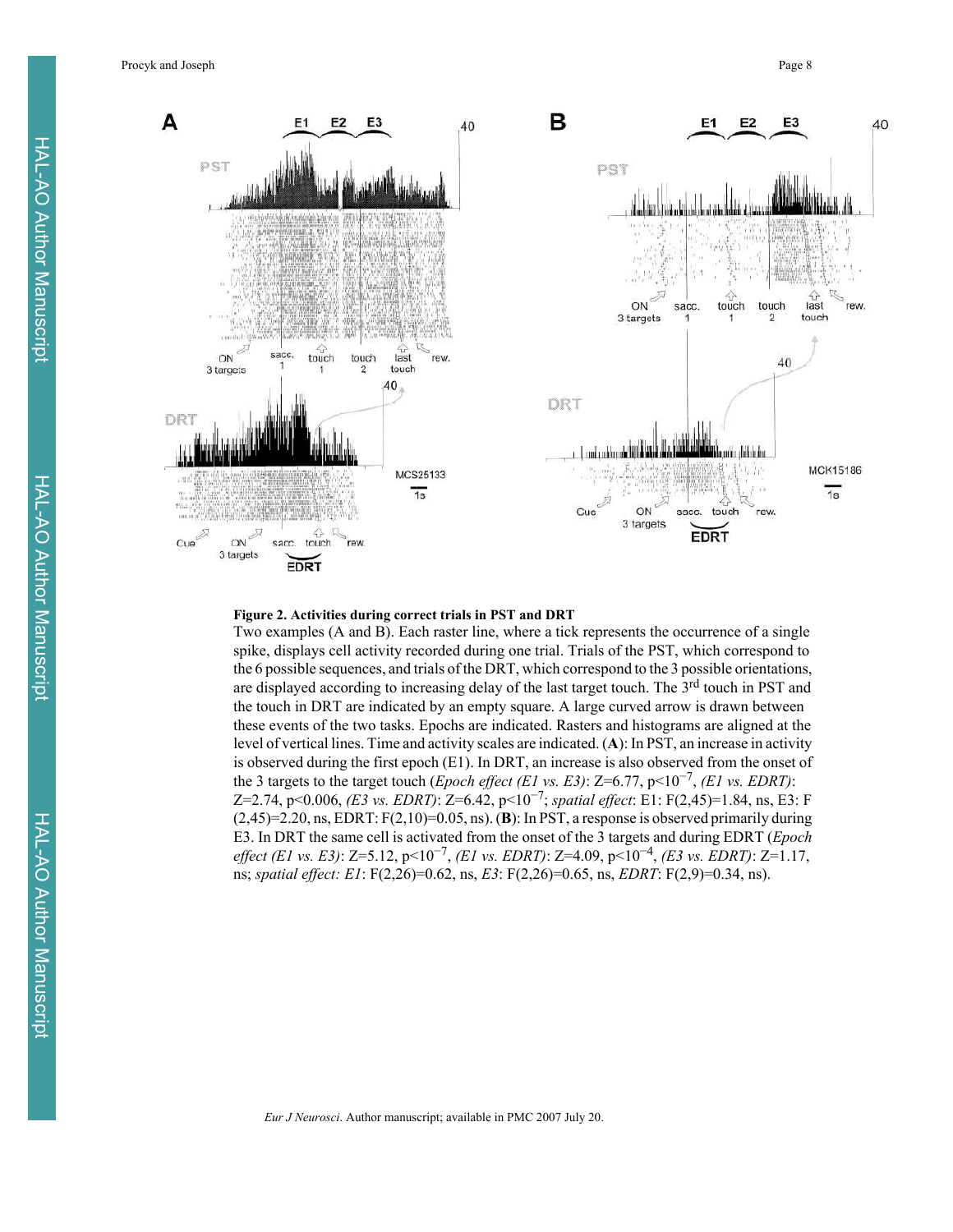Procyk and Joseph Page 9



#### **Figure 3. Activities during correct trials in PST and DRT**

Two examples (A and B). Same conventions as in Figure 2. (**A**): In PST, the cell is primarily activated after the 1st and 2nd touches. During DRT, the same cell is primarily activated at the onset of the 3 targets. The activation continues after the first saccade (*Epoch effect (E1 vs. E3*): Z=0.51, ns, *(E1 vs. EDRT)*: Z=4.77, p<10<sup>-5</sup>, *(E3 vs. EDRT)*: Z=4.01, p<10<sup>-4</sup>; *spatial effect: E1*: F(2,19)=2.29, ns, *E3:* F(2,19)=6, p<0.01, *EDRT:* F(2,19)=0.29, ns). (**B**): In PST, the cell is activated before the 1st and 2nd touches, and after the last touch. During DRT, the same cell is primarily activated at the onset of the 3 targets, and then shows a pattern of discharge similar to that observed at the end of PST trials (*Epoch effect (E1 vs. E3)*: Z=4.56, p<10!5, *(E1 vs. EDRT)*: Z=4.23, p<10!4, *(E3 vs. EDRT)*: Z=0.11, ns; *spatial effect*: E1: F(2,61)  $=4.24$ , ns, E3: F(2,61)=2.73, ns, EDRT: F(2, 18)=3.11, ns).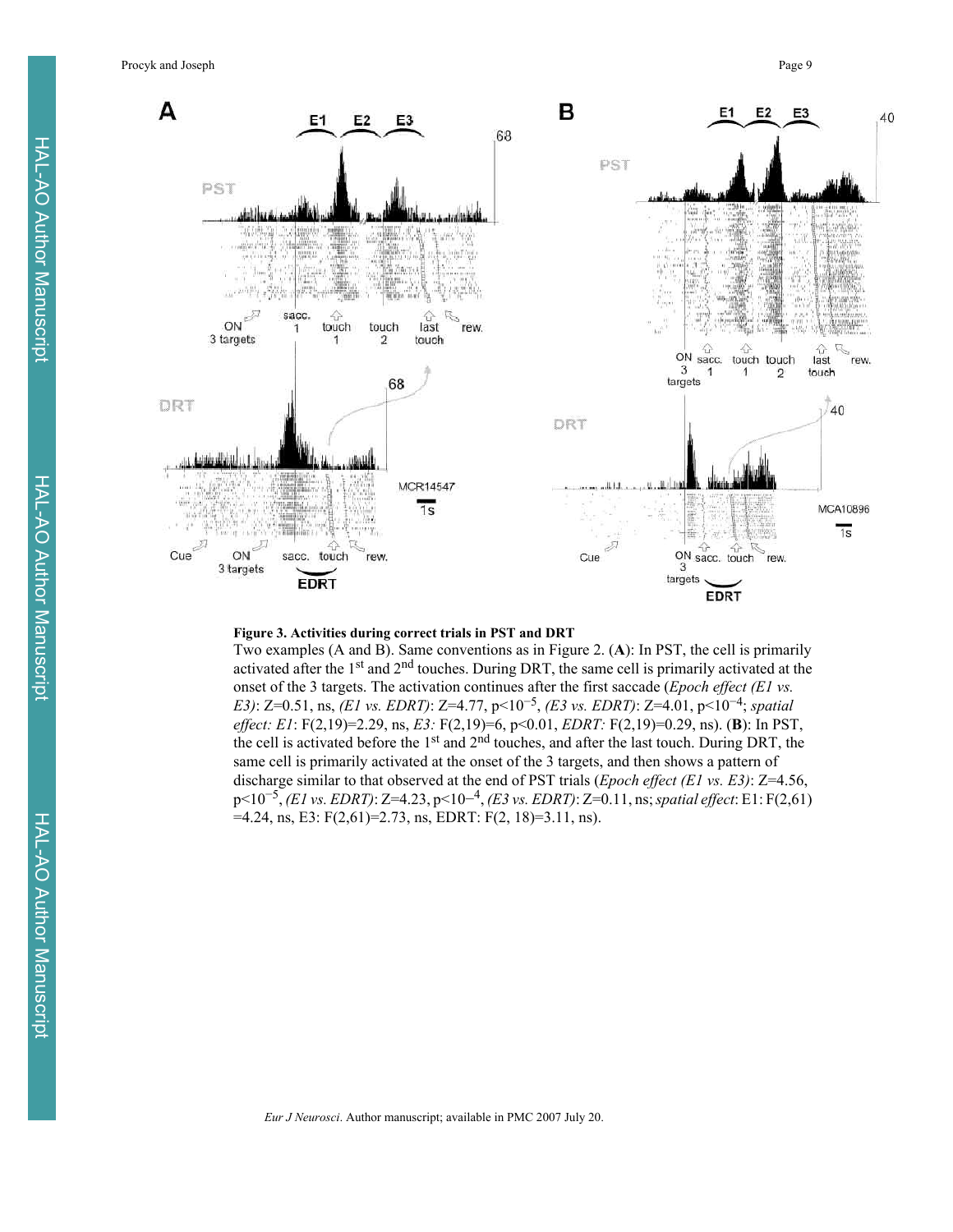Procyk and Joseph Page 10

#### **Table 1**

#### RTs and MTs in the two tasks.

|                          | <b>EDRT</b>                          | E1                                  | E3                                  |
|--------------------------|--------------------------------------|-------------------------------------|-------------------------------------|
| <b>RTs</b><br><b>MTs</b> | $418 \pm 152$ ms<br>$394 \pm 108$ ms | $438 \pm 118$ ms<br>$326 \pm 94$ ms | $223 \pm 153$ ms<br>$269 \pm 83$ ms |
| RT saccade 1             | $311 \pm 103$ ms                     | $312 \pm 122$ ms                    |                                     |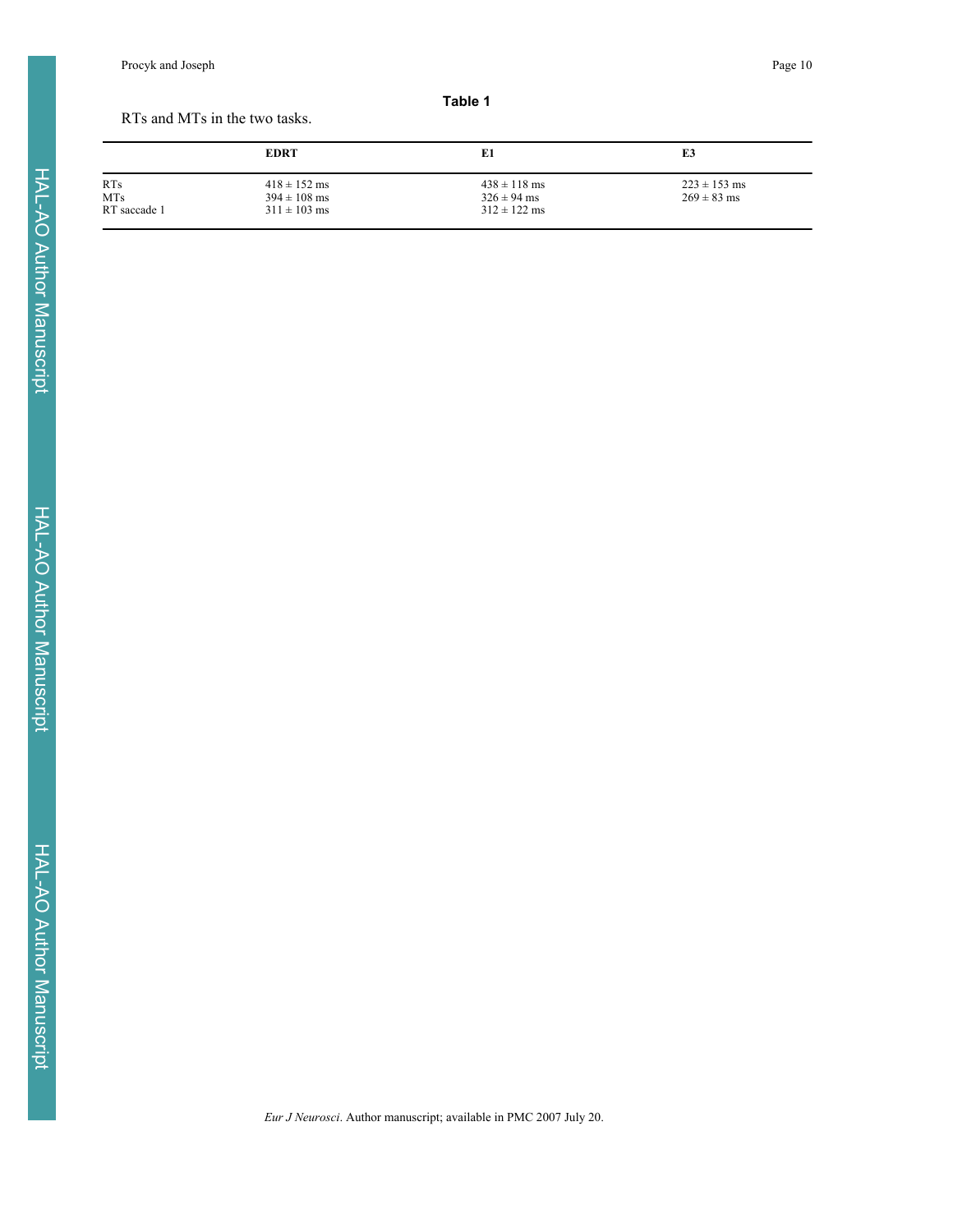#### **Table 2**

*Classification of cells according to their activity in the 3 epochs of the PST.* E1, E2, and E3 represent average activities measured in the corresponding epoch of the sequences. The group "Other" correspond to neurons in which the statistical analysis showed, for instance, that E1=E2, E2=E3 and E1 $\neq$ E3, and which could not be classified in the other groups. Cells with no serial order effect are not included.

| $E1\neq$ (E2=E3)  |                                |                                                                      |                                                          | 17%     |
|-------------------|--------------------------------|----------------------------------------------------------------------|----------------------------------------------------------|---------|
|                   |                                | $E1 > E2 = E3$<br>$E1 < E2 = E3$                                     | 10<br>6                                                  | Fig. 2A |
| $(E1=E2) \neq E3$ |                                |                                                                      |                                                          | 20%     |
|                   |                                | $E3>E1=E2$<br>$E1=E2>E3$                                             | 12<br>$\overline{7}$                                     | Fig. 2B |
| $(E1=E3) \neq E2$ |                                |                                                                      |                                                          | $11\%$  |
|                   |                                | $E2>E1=E3$<br>$E1 = E3 > E2$                                         | $\,$ 8 $\,$<br>$\overline{2}$                            | Fig. 3A |
| E1≠E2≠E3          |                                |                                                                      |                                                          | 23%     |
|                   | Progressive<br>Non-progressive | E1>E2>E3<br>E3>E2>E1<br>E1>E3>E2<br>E2>E1>E3<br>E2>E3>E1<br>E3>E1>E2 | 8<br>$\bf{0}$<br>$\overline{\mathbf{c}}$<br>$\mathbf{0}$ | Fig. 3B |
| Other             |                                |                                                                      | 27                                                       | 29%     |
| <b>TOTAL</b>      |                                |                                                                      | 93                                                       | 100%    |